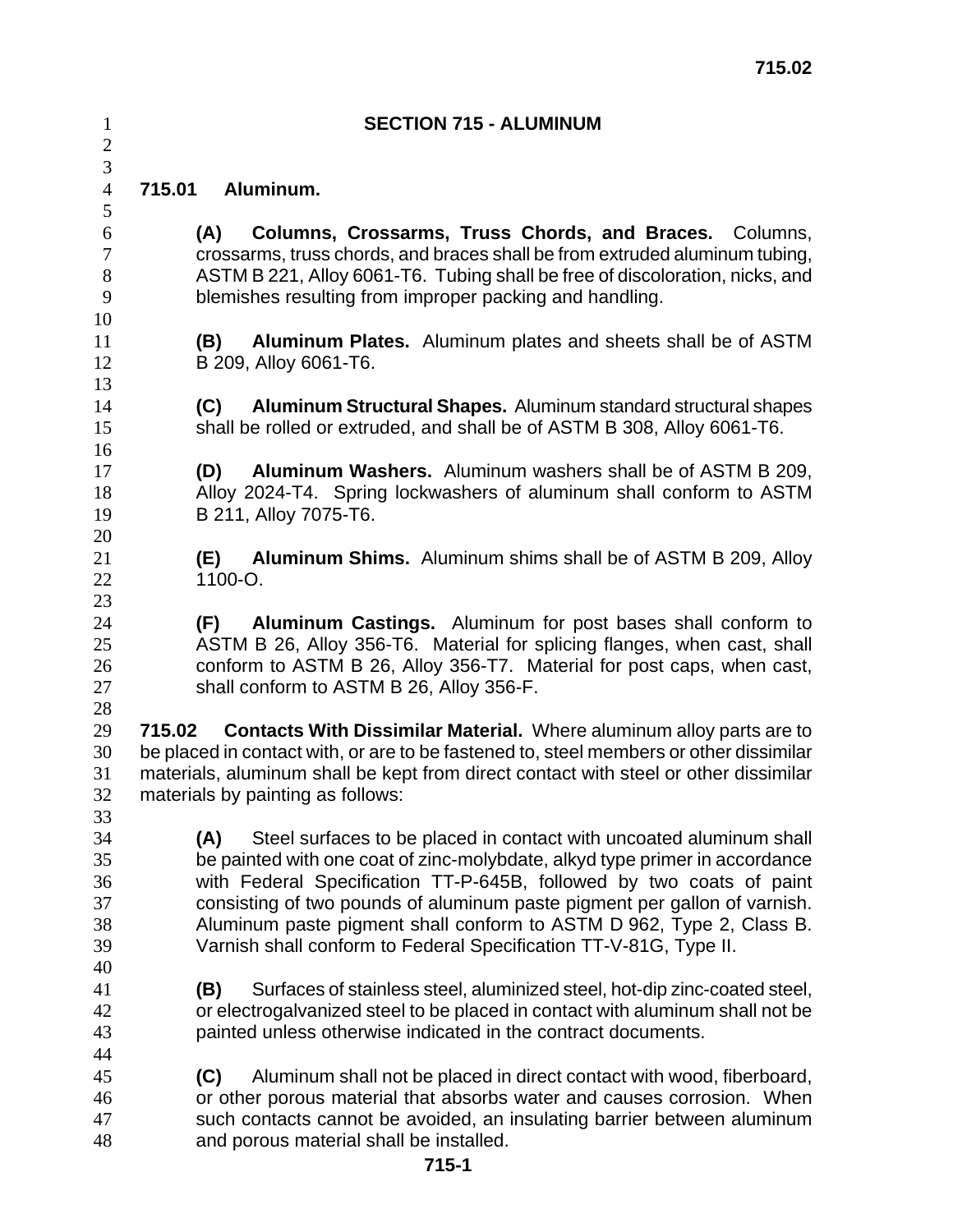| Aluminum surfaces to be placed in contact with wood, fiberboard, or                    |  |  |  |  |  |
|----------------------------------------------------------------------------------------|--|--|--|--|--|
| other porous material; or in contact with concrete or masonry, shall be given          |  |  |  |  |  |
| one heavy coat of alkali-resistant bituminous paint before installation.               |  |  |  |  |  |
| Bituminous paint shall conform to Military Specification MIL-P-6883. Paint             |  |  |  |  |  |
| shall be applied as received from manufacturer without adding thinner.                 |  |  |  |  |  |
| Aluminum embedded in concrete shall be painted in accordance with                      |  |  |  |  |  |
| Subsection 715.02(D).                                                                  |  |  |  |  |  |
|                                                                                        |  |  |  |  |  |
| Aluminum surfaces to be embedded in concrete shall be painted with<br>(D)              |  |  |  |  |  |
| one coat of zinc-molybdate primer in accordance with Federal Specification             |  |  |  |  |  |
| TT-P-645B. Aluminum shall not be embedded in concrete to which corrosive               |  |  |  |  |  |
| components such as chlorides have been added if aluminum will be                       |  |  |  |  |  |
| electrically connected to steel.                                                       |  |  |  |  |  |
|                                                                                        |  |  |  |  |  |
| (E)                                                                                    |  |  |  |  |  |
| Aluminum shall not be exposed to water that has come in contact with                   |  |  |  |  |  |
| heavy metal, such as copper. Heavy metal shall be painted or coated with               |  |  |  |  |  |
| plastic; or drainage from the heavy metal shall be diverted away from the<br>aluminum. |  |  |  |  |  |
|                                                                                        |  |  |  |  |  |
|                                                                                        |  |  |  |  |  |
| Fabrication of Welded Aluminum Structures. Welding terms used in<br>715.03             |  |  |  |  |  |
| this subsection shall be interpreted in conformance with AWS A3.0. Welding             |  |  |  |  |  |
| symbols used in the contract documents, if any, shall conform to AWS A2.4.             |  |  |  |  |  |
|                                                                                        |  |  |  |  |  |
| (A)<br><b>Base Metal.</b> Material used for permanent backing shall be at least        |  |  |  |  |  |
| equivalent in weldability to base metal being welded.                                  |  |  |  |  |  |
|                                                                                        |  |  |  |  |  |
| (B)<br><b>Welding Process.</b> Welding shall be by gas metal arc process and           |  |  |  |  |  |
| gas tungsten arc process.                                                              |  |  |  |  |  |
|                                                                                        |  |  |  |  |  |
| (C)<br><b>Filler Metal.</b>                                                            |  |  |  |  |  |
|                                                                                        |  |  |  |  |  |
| (1)<br>Bare wire electrodes for use with gas metal arc process and                     |  |  |  |  |  |
| welding rods for use with gas tungsten arc process shall conform to                    |  |  |  |  |  |
| AWS A5.10.                                                                             |  |  |  |  |  |
|                                                                                        |  |  |  |  |  |
| Tungsten electrodes for gas tungsten arc process shall<br>(2)                          |  |  |  |  |  |
| conform to AWS A5.12.                                                                  |  |  |  |  |  |
|                                                                                        |  |  |  |  |  |
| Filler metals to be used with particular base metals shall<br>(3)                      |  |  |  |  |  |
| conform to Specifications for Aluminum Structures, issued by The                       |  |  |  |  |  |
| Aluminum Association.                                                                  |  |  |  |  |  |
|                                                                                        |  |  |  |  |  |
| Filler metals shall be kept covered and stored in dry place at<br>(4)                  |  |  |  |  |  |
| relatively uniform temperature. Original rod or wire containers shall                  |  |  |  |  |  |
| not be opened until time of use. Rods and wire shall be free of                        |  |  |  |  |  |
| moisture, lubricant, and other contaminants. Spools of wire                            |  |  |  |  |  |
| temporarily left unused on welding machine shall be kept covered to                    |  |  |  |  |  |
| $715 - 2$                                                                              |  |  |  |  |  |
|                                                                                        |  |  |  |  |  |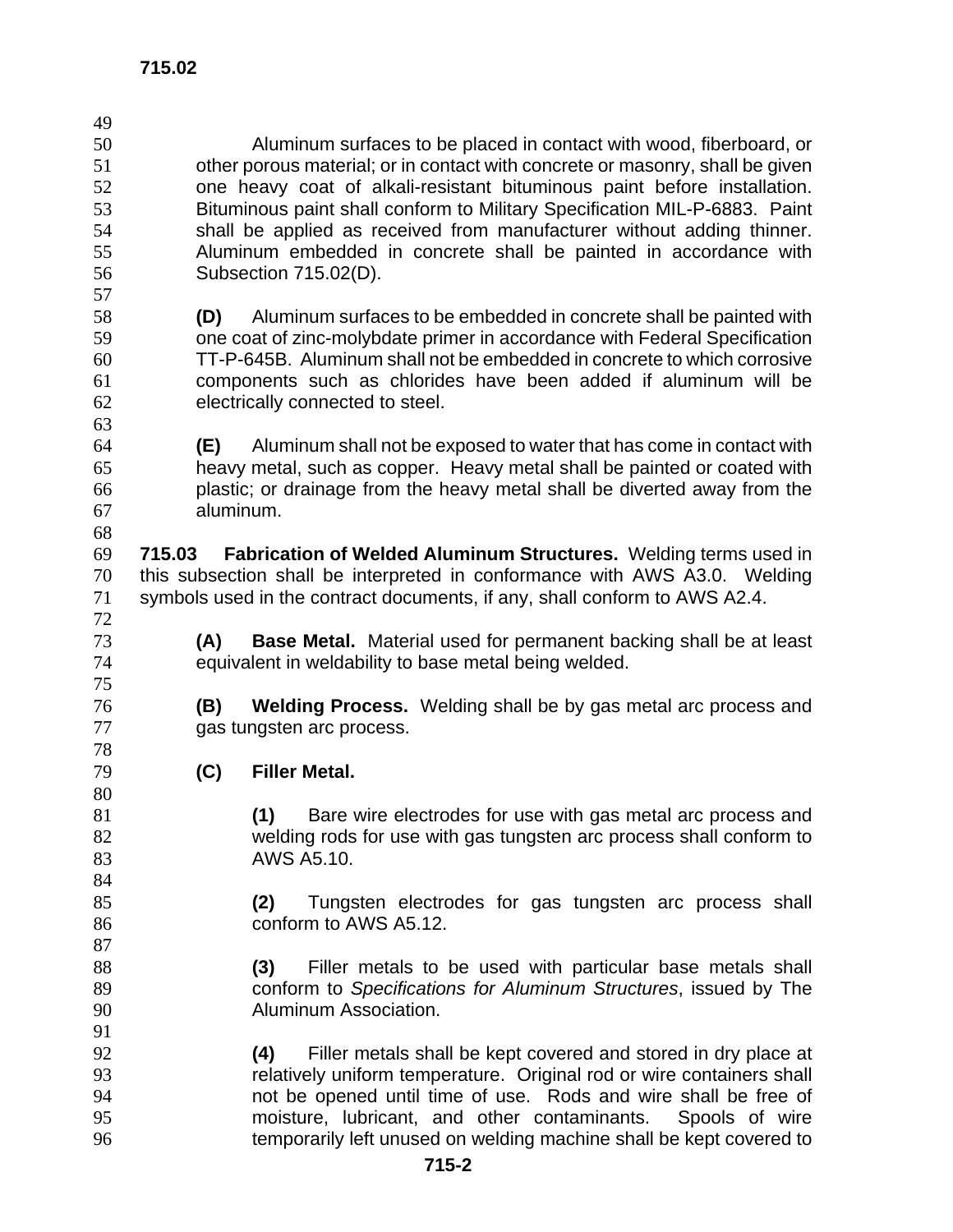avoid contamination by dirt and grease collecting on wire. Unused spool of wire shall be returned to its carton and resealed tightly. **(D) Shielding Gases. (1)** Shielding gases shall be welding grade or better. **(2)** Shielding gas for gas metal arc welding shall be argon, helium, or mixture of the two gases. Mixture shall be at least 50 percent helium. **(3)** Shielding gas for gas tungsten arc welding using alternating current shall be argon. **(4)** Shielding gas for gas tungsten arc welding using direct current, 112 straight polarity, shall be helium. **(5)** Hose used for shielding gases shall be synthetic rubber or plastic. Natural rubber hose and hose previously used for acetylene **or other gases shall will not be allowed. (E) Preparation for Welding. (1)** Joint details shall be in accordance with the contract documents. **(2)** Edge preparation for welding shall be by sawing, machining, clipping, shearing, or gas tungsten arc or gas metal arc cutting. Cut 125 surfaces shall conform to the ANSI Standards surface roughness rating value of 1,000. Oxygen cutting shall will not be allowed. **(3)** Surfaces and edges to be welded shall be free of fins, tears, and other defects that would adversely affect quality of weld. **(4)** Dirt, grease, forming or machine lubricants, or organic materials shall be removed from areas to be welded by cleaning with 133 solvent or by vapor degreasing. **(5)** Just before welding, oxides shall be removed from edges and surfaces to be welded, by wire brushing or by other mechanical method, such as rubbing with steel wool or abrasive cloth, scraping, filing, rotary planing, or sanding. If removal is by wire brushing, brushes shall be stainless steel. Hand or power driven wire brushes that have been used on other material shall not be used on aluminum. **(6)** If mechanical methods of oxide removal are inadequate, standard chemical method shall be used. Welding shall be done within 24 hours after chemical treatment.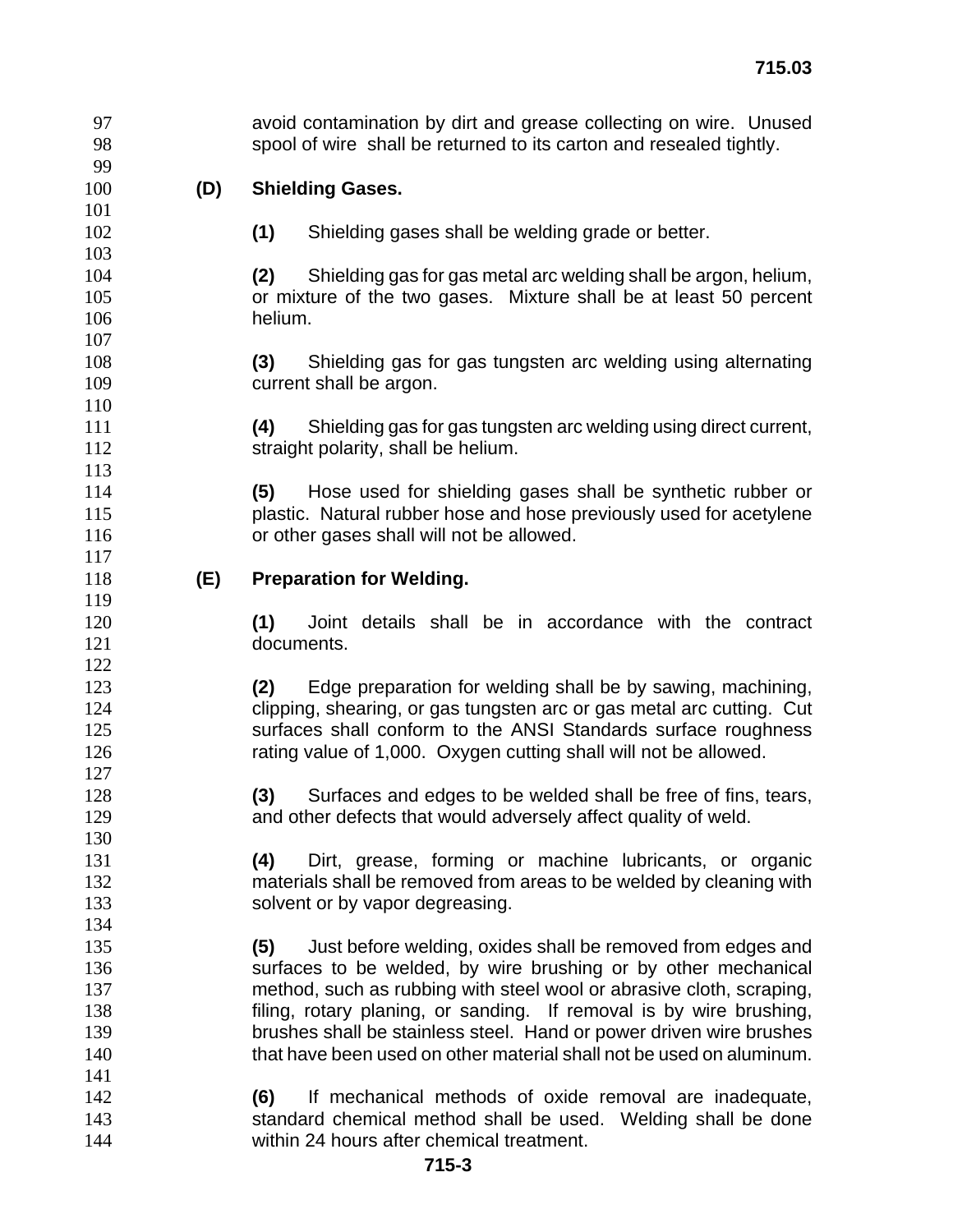| (7) |     | If gas tungsten arc welding with direct current, straight polarity,          |
|-----|-----|------------------------------------------------------------------------------|
|     |     | is used, oxide shall be removed by standard chemical method from             |
|     |     | edges and surfaces that are to be welded.                                    |
|     |     |                                                                              |
| (8) |     | Welding shall not be done on anodically treated aluminum,                    |
|     |     | unless treatment has been removed from joint area to be welded.              |
|     |     |                                                                              |
|     |     |                                                                              |
|     |     |                                                                              |
| (1) |     | Butt welds, except those produced with aid of backing, shall                 |
|     |     | have root of initial weld chipped or machined to sound metal before          |
|     |     | welding is started from second side. Butt welds made with use of             |
|     |     | backing shall have weld metal thoroughly fused with backing. If              |
|     |     | accessible, backing for welds that are subject to computed stress and        |
|     |     | are not part of structure, or exposed to view from completed structure       |
|     |     | and are not part of structure, shall be removed and joints shall be          |
|     |     | ground or machined smooth.                                                   |
|     |     |                                                                              |
|     |     | For tubular members, butt welds that are subject to computed                 |
|     |     | stresses shall be made with assistance of permanent backing rings or         |
|     |     |                                                                              |
|     |     |                                                                              |
| (2) |     | Production welding of a particular joint shall follow same                   |
|     |     | procedure used to qualify the joint.                                         |
|     |     |                                                                              |
| (3) |     | Welding operations, either shop or field, shall be protected from            |
|     |     | air currents and drafts to prevent loss of gas shielding during welding.     |
|     |     | Adequate gas shielding shall be provided to protect molten metal             |
|     |     |                                                                              |
|     |     |                                                                              |
| (4) |     | Flat position welding shall be provided whenever practicable.                |
|     |     |                                                                              |
| (5) |     | In shop and field, joints shall be welded only when dry.                     |
|     |     |                                                                              |
| (6) |     | Size of electrode, voltage, amperage, welding speed, gas or                  |
|     |     | gas mixture, and gas flow rate shall be suitable and determined by the       |
|     |     |                                                                              |
|     |     |                                                                              |
|     | (a) | Thickness of material.                                                       |
|     |     |                                                                              |
|     | (b) | Joint design.                                                                |
|     |     |                                                                              |
|     | (c) | Welding position.                                                            |
|     |     |                                                                              |
|     | (d) | Other circumstances affecting work.                                          |
|     |     |                                                                              |
|     |     |                                                                              |
| (F) |     | <b>Welding Procedure.</b><br>strips.<br>during solidification.<br>following: |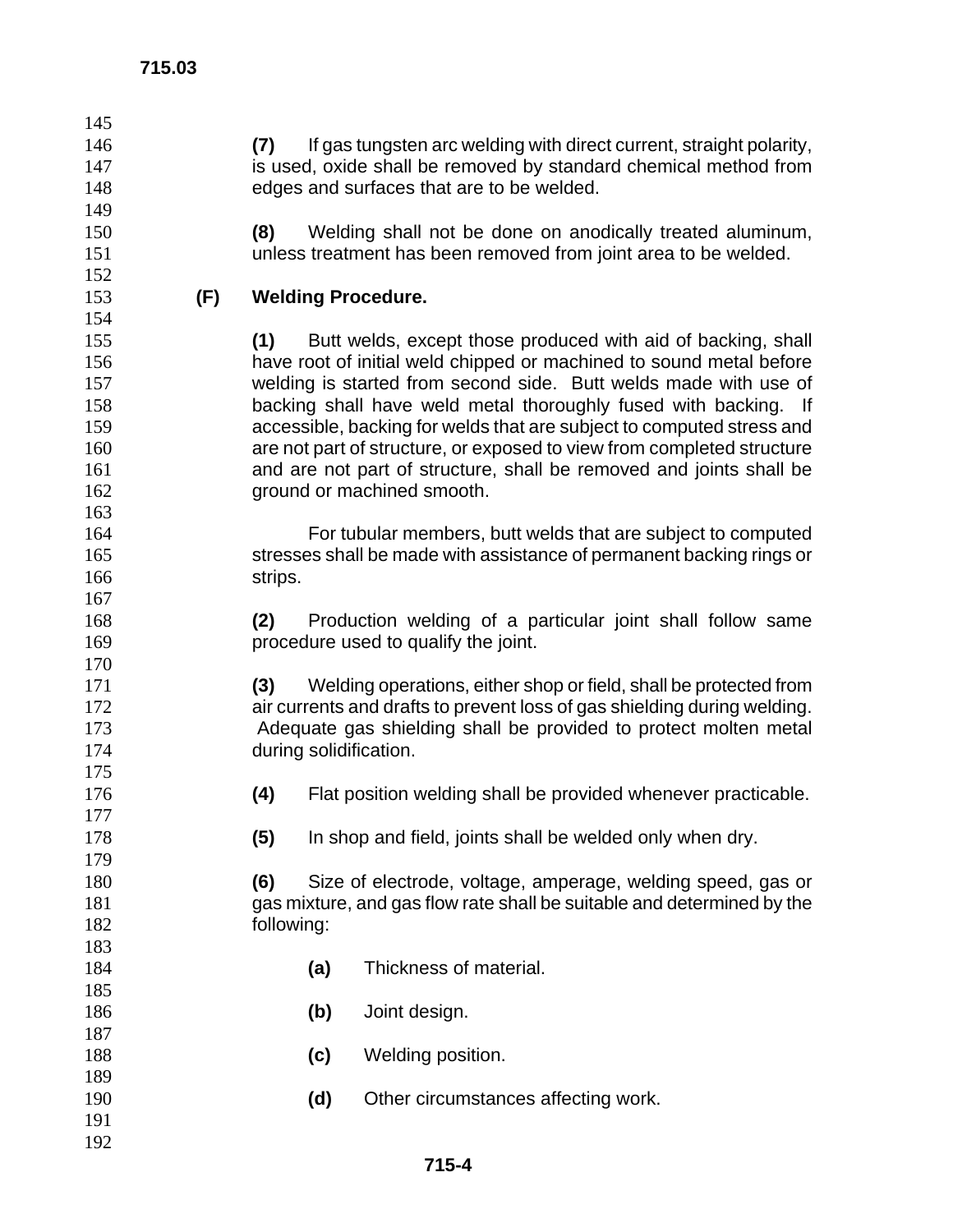**(7)** Gas metal arc welding shall be done with direct current, **reverse polarity.** 

**(8)** Gas tungsten arc welding shall be done with alternating current or with direct current, straight polarity.

**(9)** If joint to be welded requires specific root penetration, the Contractor shall provide sample joint and macro-etched cross section of weld. Sample joint shall have minimum length of 12 inches and shall be welded with same electrode, polarity, amperage, voltage, speed, gas mixture, and gas flow rate as proposed in production welds. The Contractor shall demonstrate by testing that proposed **joint welding procedure will attain required root penetration.** The Engineer will use discretion to accept evidence on record as alternative to tests.

**(10)** If preheating is required, preheat temperature shall not exceed 250 degrees F for heat-treated alloys or 5000-series aluminum-magnesium alloys containing more than 3 percent magnesium; and 600 degrees F for alloys that are not heat-treated. Temperature shall be measured by temperature-indicating crayons or pyrometric equipment. Heat-treated alloys shall not be maintained at maximum preheat temperature or near-maximum temperature for more than 15 minutes.

- **(G) Weld Quality.** 
	-
- **(1)** The following weld conditions will be cause for rejection:
- **(a)** Cracks in welds or adjacent base metal.
- **(b)** Copper and slag inclusions.
- **(c)** Porosity over that permitted by AWS D1.2.
- **(2)** Acceptable depth of undercut shall be as follows:

**(a)** Not more than 0.01 inch when direction of undercut is 230 transverse to primary stress in part that is undercut.

**(b)** Not more 0.03 inch when direction of undercut is parallel to primary stress in part that is undercut.

- **(3)** Overlaps will not be allowed.
- **(4)** Craters shall be filled to full cross section of welds.
-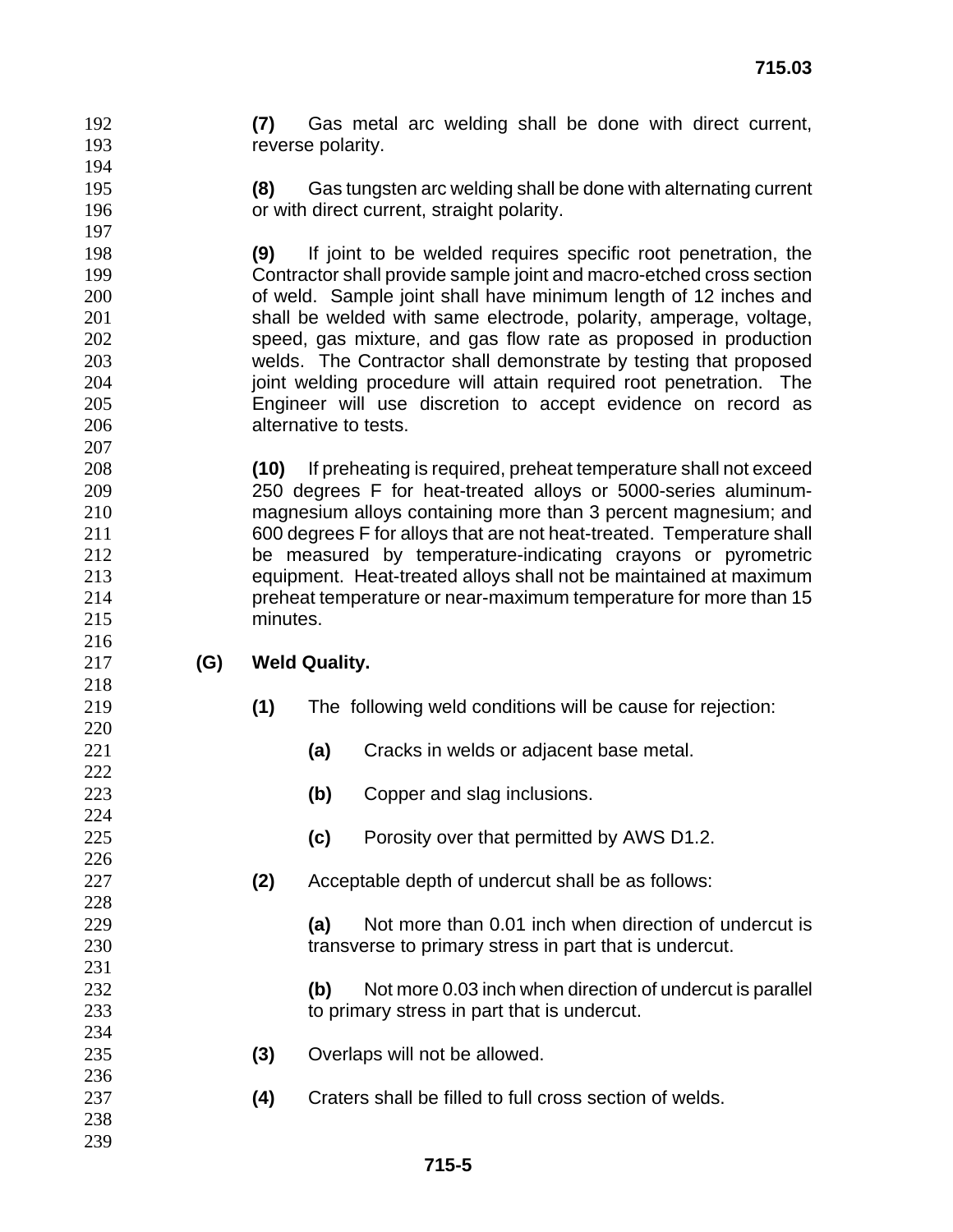| 239 |     | Defective welds that do not meet acceptance requirements of<br>(5)        |
|-----|-----|---------------------------------------------------------------------------|
| 240 |     | this subsection will be rejected, unless corrective measures are taken    |
| 241 |     | in accordance with Subsection 715.03(I) - Corrective Measures.            |
| 242 |     |                                                                           |
| 243 | (H) | Inspection.                                                               |
| 244 |     |                                                                           |
| 245 |     | The Contractor shall inspect welds visually for conformance to<br>(1)     |
| 246 |     | Subsection 715.03(G) - Weld Quality. Additionally, the Contractor         |
| 247 |     | shall test butt welds in columns and main members of highway sign         |
| 248 |     | bridges by radiographic or ultrasonic method for entire length of weld    |
| 249 |     | when welded sections are main, stress-carrying members subject to         |
| 250 |     | tension or stress reversal, as determined by the Engineer.                |
| 251 |     |                                                                           |
| 252 |     | (2)<br>For highway sign structures, dye-penetrant test method shall       |
| 253 |     | be used on the following:                                                 |
| 254 |     |                                                                           |
| 255 |     | Fillet welds connecting columns to bases and main<br>(a)                  |
| 256 |     | chord members, including associated flanges, gussets, or main             |
| 257 |     | load-carrying brackets or members.                                        |
| 258 |     |                                                                           |
| 259 |     | Fillet welds connecting flanges to main truss chord<br>(b)                |
| 260 |     | members.                                                                  |
| 261 |     |                                                                           |
| 262 |     | On pole type and common light standards, dye-penetrant<br>(3)             |
| 263 |     | method shall be used on butt welds in columns and on fillet welds         |
| 264 |     | connecting columns to bases.                                              |
| 265 |     |                                                                           |
| 266 |     | Dye-penetrant test shall be done in accordance with ASTM<br>(4)           |
| 267 |     | E 165, Method B, Procedure B-2 or B-3.                                    |
| 268 |     |                                                                           |
| 269 |     | (5)<br>The Engineer may omit requirement for dye-penetrant                |
| 270 |     | inspection if the Contractor examines each layer of weld metal for        |
| 271 |     | weld defects, with magnifier of 3X minimum power before depositing        |
| 272 |     | successive layers.                                                        |
| 273 |     |                                                                           |
| 274 | (1) | <b>Corrective Measures.</b> Allowable corrective measures are as follows: |
| 275 |     |                                                                           |
| 276 |     | Defective welds shall be corrected by removing and replacing<br>(1)       |
| 277 |     | entire weld.                                                              |
| 278 |     |                                                                           |
| 279 |     | (2)<br>Specific defects can be corrected as follows:                      |
| 280 |     |                                                                           |
| 281 |     | Cracks in Welds of Base Metal.<br>(a)<br>Dye-penetrant                    |
| 282 |     | method or other positive means shall be used to determine full            |
| 283 |     | extent of crack. Crack shall be removed for its entire length             |
| 284 |     | and depth. Connection shall be rewelded.                                  |
| 285 |     |                                                                           |
| 286 |     |                                                                           |
|     |     |                                                                           |